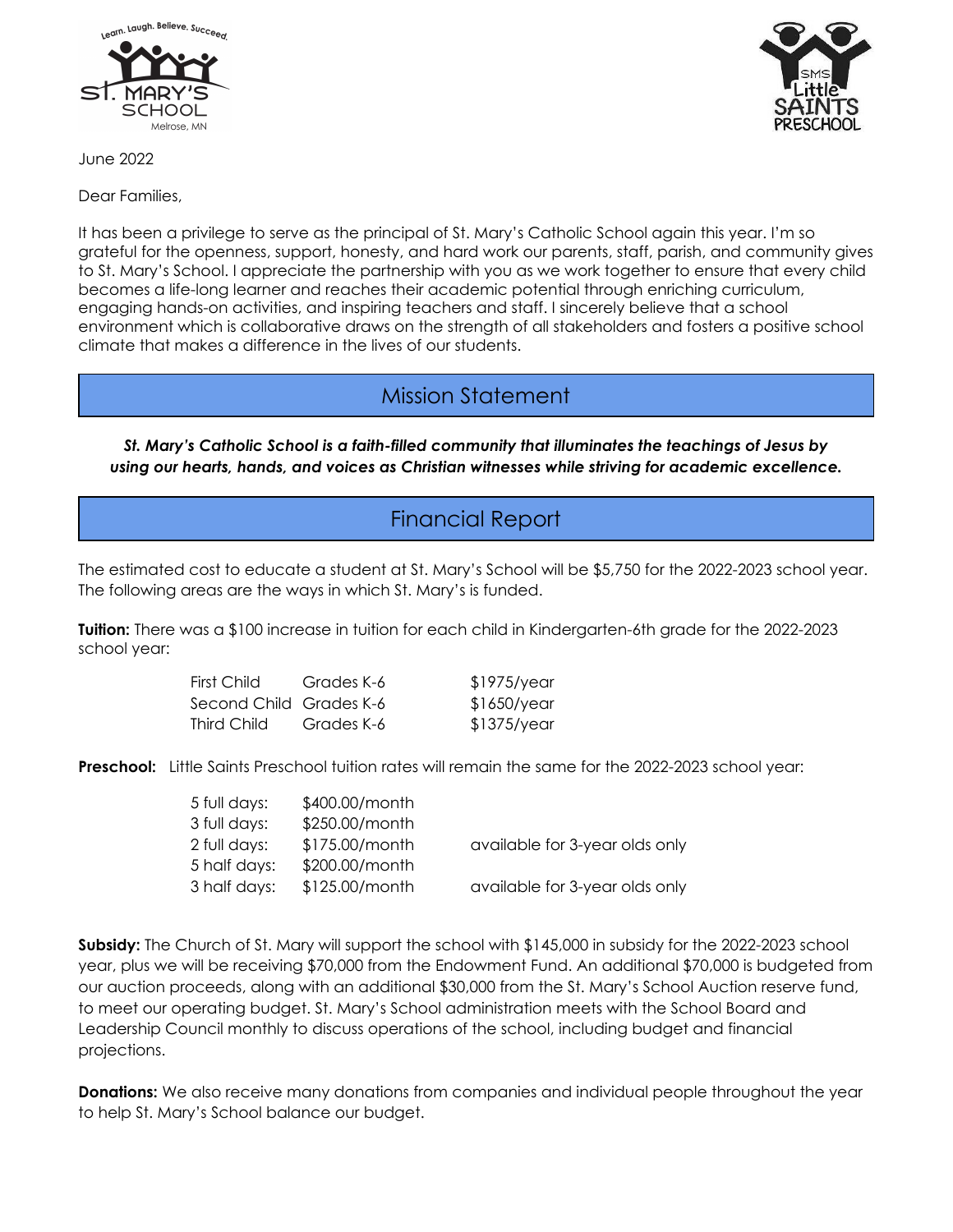#### *Financial Report-continued*

**Catholic Foundation:** The foundation was founded by Bishop John F. Kinney in 2000 to hold and manage funds raised from the "Living the Promise" campaign. It offers scholarships and initiatives to support Catholic Schools. Money is raised for these scholarships through the Bishop's Annual Appeal, Breakfast with the Bishop, and the Bishop's Annual Golf Fundraiser. Through this foundation we receive donations from:

| <b>Stearns County Endowment Fund</b>      | \$910                                       |
|-------------------------------------------|---------------------------------------------|
| <b>Great Technology Giveaway</b>          | \$1200                                      |
| Living the Promise Scholarship            | \$1530 (scholarship and tuition assistance) |
| Catholic Schools Student Scholarship Fund | \$2400                                      |
| Living the Promise Grant                  | \$1700 (Used for math curriculum)           |
| Annual Appeal                             | \$4950 (June 2021)                          |

**Stacy Meyer Scholarship Fund:** The Stacy Meyer Scholarship Fund was started in memory of Stacy, a former St. Mary's Catholic School parent, who passed away in May of 2019. The 2022-23 school year is the third year the Stacy Meyer Scholarship Fund was available to families who qualify for financial assistance. This scholarship fund has been started with the generous gifts of Stacy's family, friends, and community members who were touched by Stacy's giving nature. We continue to accept donations to keep the fund available for years to come. Stacy's friends and family raised over \$17,000 in memory of her at a fundraising event this April.

**Fundraisers:** We are very thankful and grateful for the support of our families, parish, and community in raising funds during our fundraisers.

| <b>Fundraiser</b>                                                                                                       | <b>Amount Raised in 2021-2022</b>   |
|-------------------------------------------------------------------------------------------------------------------------|-------------------------------------|
| Freeport Golf Classic (It was not able to be held, but FSB still<br>contributed to each of the three parochial schools. | \$4,500                             |
| Marathon/Prayer-a-thon                                                                                                  | \$26,358                            |
| Catholic Schools Breakfast                                                                                              | \$6,068                             |
| Auction4Education (including raffle)                                                                                    | \$150,397                           |
| Harry's Pizza                                                                                                           | \$18,970                            |
| <b>Extra Programs that generate revenue</b>                                                                             | <b>Amount Received in 2021-2022</b> |
| Pop Cans                                                                                                                | \$1,170                             |
| Coborn's More Rewards                                                                                                   | \$1,424                             |
| Arvig                                                                                                                   | \$2,408                             |

**SMS\$4Kids:** The total program rebate for 4/1/21 - 3/31/22 was \$9,049.86. St. Mary's School made a profit of \$5,649.51 after expenses (including \$3,400.35 that was given out in tuition reimbursements.) The **SMS\$4Kids Program** ("SMS Cash for Kids") is a wonderful program used to raise funds for the school as well as help **reduce your tuition commitment**. The best part about the program is there **is NO ADDITIONAL COST** to the people using it. If you or someone you know would like to start using SMS\$4Kids please contact the school at 320-256-4257.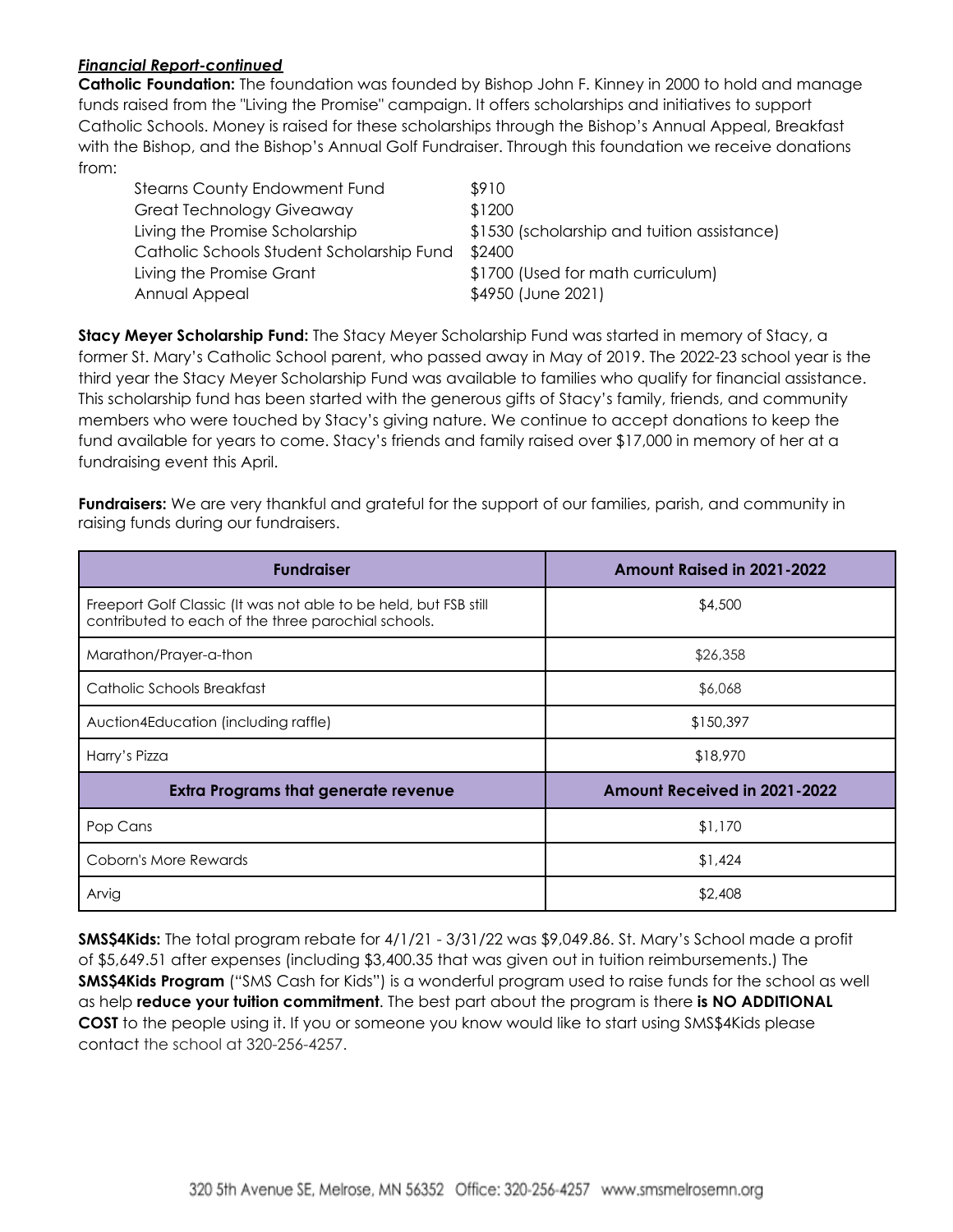#### *Financial Report-continued*

**Budget:** Our operating budget income for the 2021-2022 year was estimated at \$523,600. With the added income from successful fundraisers, the adjusted operating budget is \$597,000. The expenses for the 2021-2022 school year are estimated to be \$580,000. This information reflects our school budget as of April 30th. The complete school year budget runs from July 1, 2021, through June 30, 2022.

|               | Enrollment                                          |  |
|---------------|-----------------------------------------------------|--|
|               | Projected 2022-2023 Enrollment (as of May 31, 2022) |  |
| Little Saints | 16                                                  |  |
| Kindergarten  | 15                                                  |  |
| 1st grade     | 16                                                  |  |
| 2nd grade     | 12                                                  |  |
| 3rd grade     | 17                                                  |  |
| 4th grade     | 12                                                  |  |
| 5th grade     | 21                                                  |  |
| 6th grade     | 9                                                   |  |
| Total K-6     | 102                                                 |  |

Registration is still open for the coming school year. If you know of anyone who might be interested in having their children attend St. Mary's School, please have them contact the school for a visit.

As a means of promoting continued increases in enrollment at St. Mary's School, and to reward existing families for their efforts in promoting our school, an Enrollment Referral Incentive Program will again be offered for the 2022-2023 school year. Any current SMS family whose outreach and referral efforts result in a new family registering their child(ren) at St. Mary's School for the 2022-2023 school year will receive a credit of \$100 in May of 2023 for each new family they refer.

# Curriculum and Instruction

- St. Mary's implemented a new math program in the fall of 2021, called Bridges. We completed our third year using the Benchmark Workshop reading curriculum. We continue to receive professional development in reading and math instruction to optimize learning. This year our curriculum cycle guided us through researching and evaluating our religion curriculum.
- We started an enrichment program once a quarter called"Power Hour." Teachers focused on designing a lesson that introduced life skills while also incorporating academic learning, personal skills, and teaching to the whole child.

# Faith Development and Dedication to Service

Throughout the year, our students have many opportunities for developing a strong faith and learning to serve others. These are a few of the activities our students participated in throughout this past school year that reflects our dedication to service and reaching out beyond the walls of our building.

- We connected with residents at Pine Villa through cards this year and were able to visit once. The 6th graders were pen pals with some of the residents at Pine Villa this year as well.
- Students prayed daily for those whose prayers we collected from our Marathon/Prayer-a-thon.
- Students collected socks for area shelters during Advent.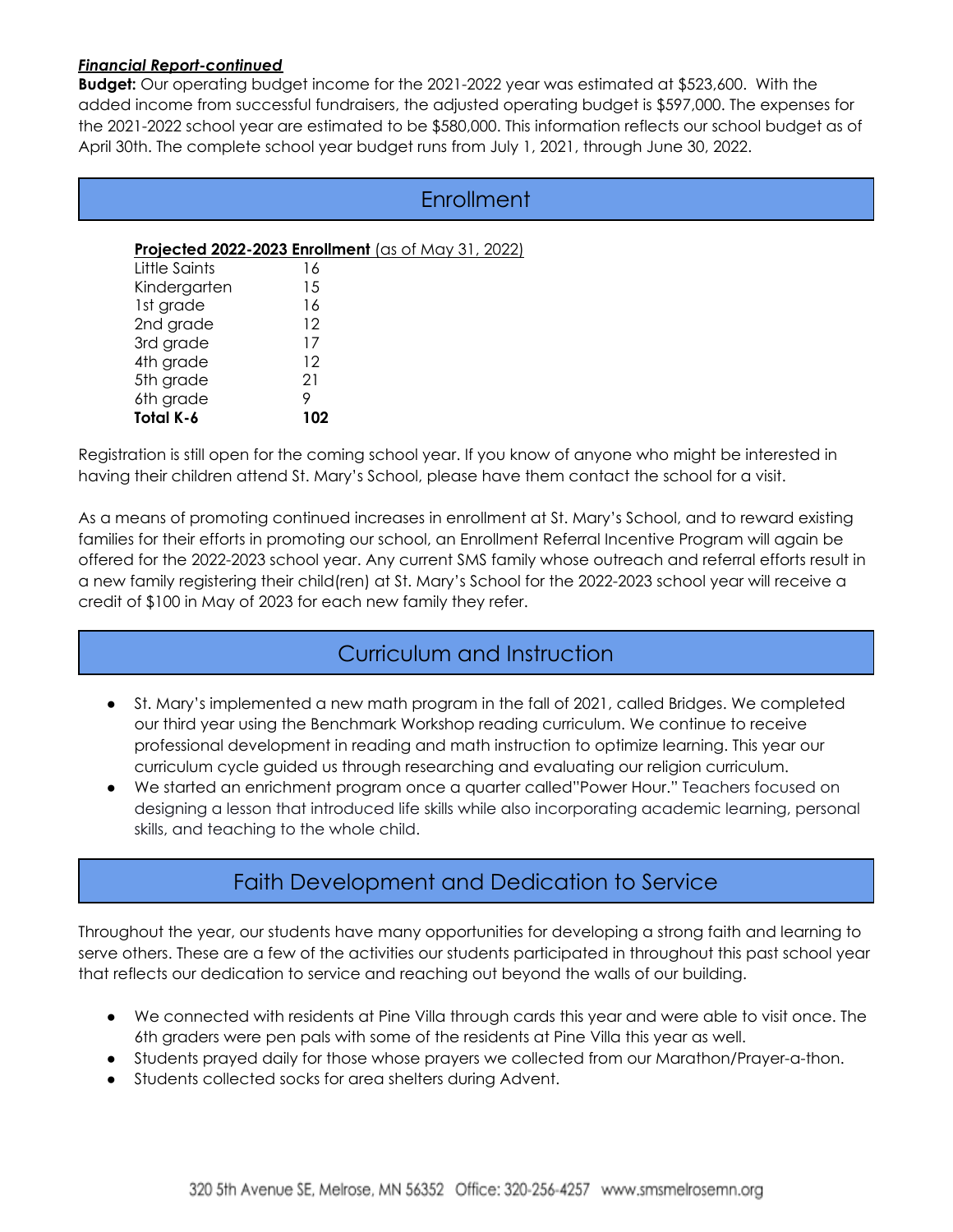#### *Faith Development and Dedication to Service-continued*

- Students collected money for the Melrose Food Shelf, Fr. Schwieters and Fr. Ohmann, Simply Love International, and Food for Thought during Lent.
- 3rd grade students represented SMS in communicating via videos with Simply Love International, a non-profit organization founded by Erin (Meyer) Cannon, an alumni of SMS. The organization focuses on the idea of building sustainability for families through education, community development, and simply loving the children who live at Global Orphanage in Tanzania.
- Students prepared baskets with treats and notes of thanks to our health care workers in Melrose.
- Once a month classes joined St. Mary's parishioners to pray the Rosary.

# Maintenance Projects

St. Mary's School has partnered with the Church of St. Mary to form a maintenance/grounds committee. One of the committee's priorities will be collaborating with the Leadership Council in developing a budget for bigger maintenance projects.

- New carpet and blinds are being installed in the 2nd grade and music rooms.
- The playground will get a fresh supply of mulch.
- A water softener was installed this past year.
- We added new tables in the cafeteria with Covid relief funds.
- Within the next 5 years, the roof will need to be replaced. The estimated cost as of right now is somewhere between \$200,000- \$300,000. Repairs will be made annually to maintain the roof until it can be replaced.

### Successes

- We successfully met the Schulze Grant Challenge by raising \$25,000 and receiving \$25,000 from the grant. The money will be used to:
	- Implement new science and religion curriculums
	- Participate in professional development opportunities in higher-level learning, behavioral/social/emotional techniques, and technology integration
	- Add a Bilingual Family Liaison and Marketing Coordinator to our SMS Staff
- The marketing committee's successes included the reissuing of the SMS Word, Kindergarten yard signs, and Fall-o-Ween Jesus event.
- One-on-one devices for all students along with an Interactive Flat Panel in each classroom, provide teachers with flexibility, reusability, and a variety of tools that make learning engaging. Similarly, for students, an interactive display in the classroom allows them to use technology productively.

# **Accreditation**

**MNSAA (Minnesota Nonpublic School Accrediting Association):** The Minnesota Nonpublic School Accrediting Association (MNSAA) has renewed the accreditation of St. Mary's School for the eligibility period of 2020 to 2027. The mission of MNSAA is to be a facilitator in improving the quality of nonpublic education in Minnesota through the accreditation process. Part of the improvement initiative that MNSAA requires of St. Mary's School is to produce a Strategic Plan that includes objectives, action steps, and a timeline. Progress on our Strategic Plan is reported to MNSAA on an annual basis. Our full Strategic Plan can be found on our website and SchoolSpeak.